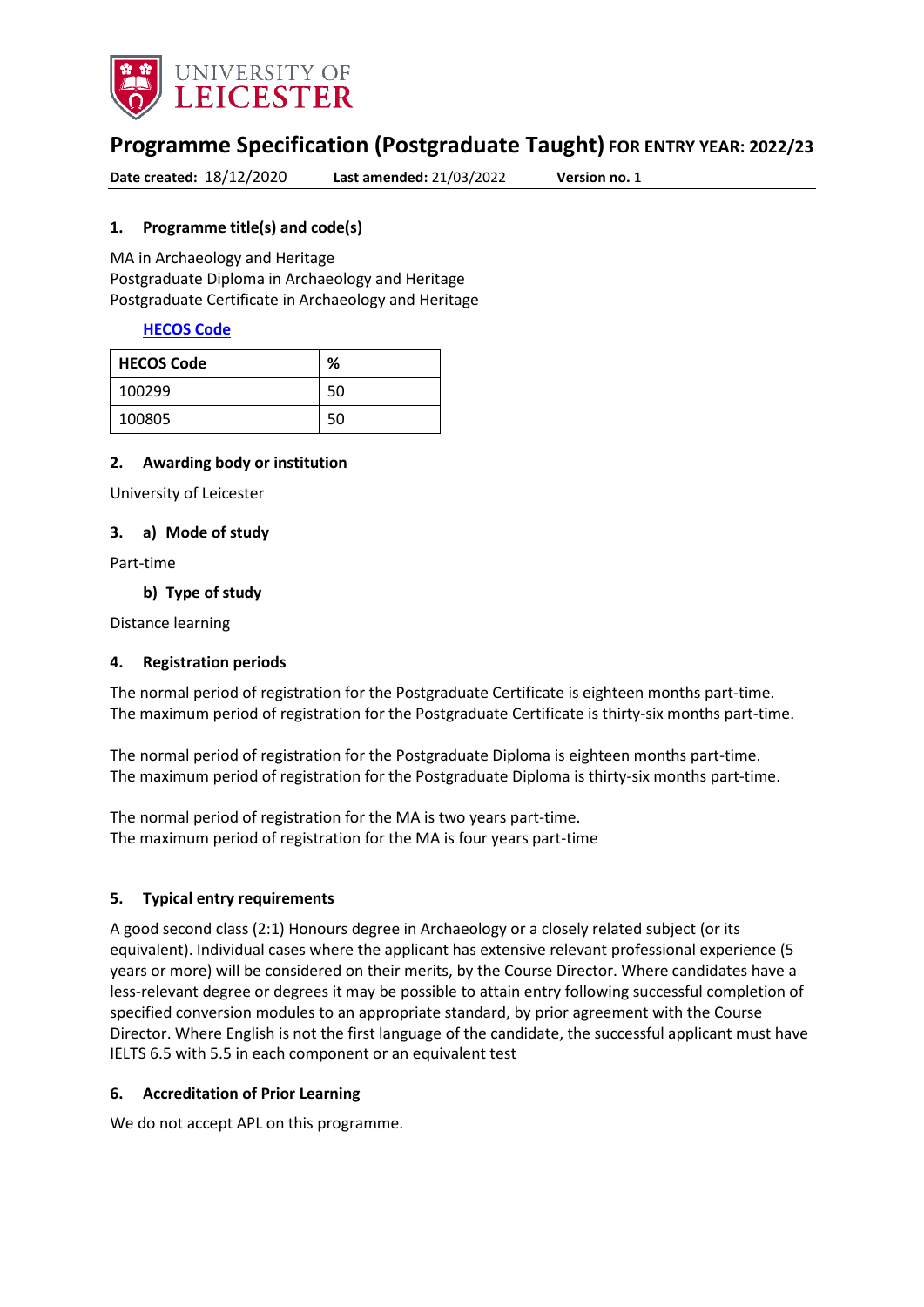### **7. Programme aims**

The programme aims to train students for work in professional archaeology, heritage and related fields by distance learning. Depending on each individual student's situation (many of whom are already working in archaeology, heritage or related fields) modules also contribute to an individual's professional development and enhancement of skills in particular areas. It specifically aims:

- To train students for work within professional archaeological, Heritage, and related fields
- To offer students the opportunity of interpreting and presenting the archaeological heritage
- To provide training and understanding in the relationship between the discipline of Archaeology and wider educational needs
- To introduce students to key issues and approaches in historical archaeology
- To introduce students to the range of techniques used to study archaeological landscapes and buildings
- To equip students with skills of site and landscape evaluation
- To foster independent thinking, judgement and further research skills through a dissertation
- To equip students with relevant management and organisational skills
- To equip students with relevant written presentation skills

Upon graduation students will be able to demonstrate:

- Core knowledge of the theoretical issues involved in the interpretation and presentation of archaeological heritage
- Core knowledge of the theoretical issues and key methods used to analyse and interpret material from historical periods and sites
- Core knowledge of the theoretical issues and key methods and techniques within landscape studies
- Core knowledge of the methods and techniques involved in the study and recording of standing buildings
- Skills required to write and present reports to a professional standard
- Ability to solve technical and intellectual problems in the most effective manner
- Ability to critically review and assess professional reports and academic literature
- Ability to initiate and complete research to a professional standard

#### **8. Reference points used to inform the programme specification**

- QAA Benchmarking Statement
- Framework for Higher Education Qualifications (FHEQ)
- UK Quality Code for Higher Education
- [University Learning](https://www2.le.ac.uk/offices/sas2/quality/learnteach) Strategy
- [University Assessment Strategy](https://www2.le.ac.uk/offices/sas2/quality/learnteach)
- University of Leicester Periodic Developmental Review Report
- External Examiners' reports (annual)
- United Nations Education for Sustainable Development Goals
- Student Destinations Data

#### **9. Programme Outcomes**

Unless otherwise stated, programme outcomes apply to all awards specified in [1.](#page-0-0) Programme title(s).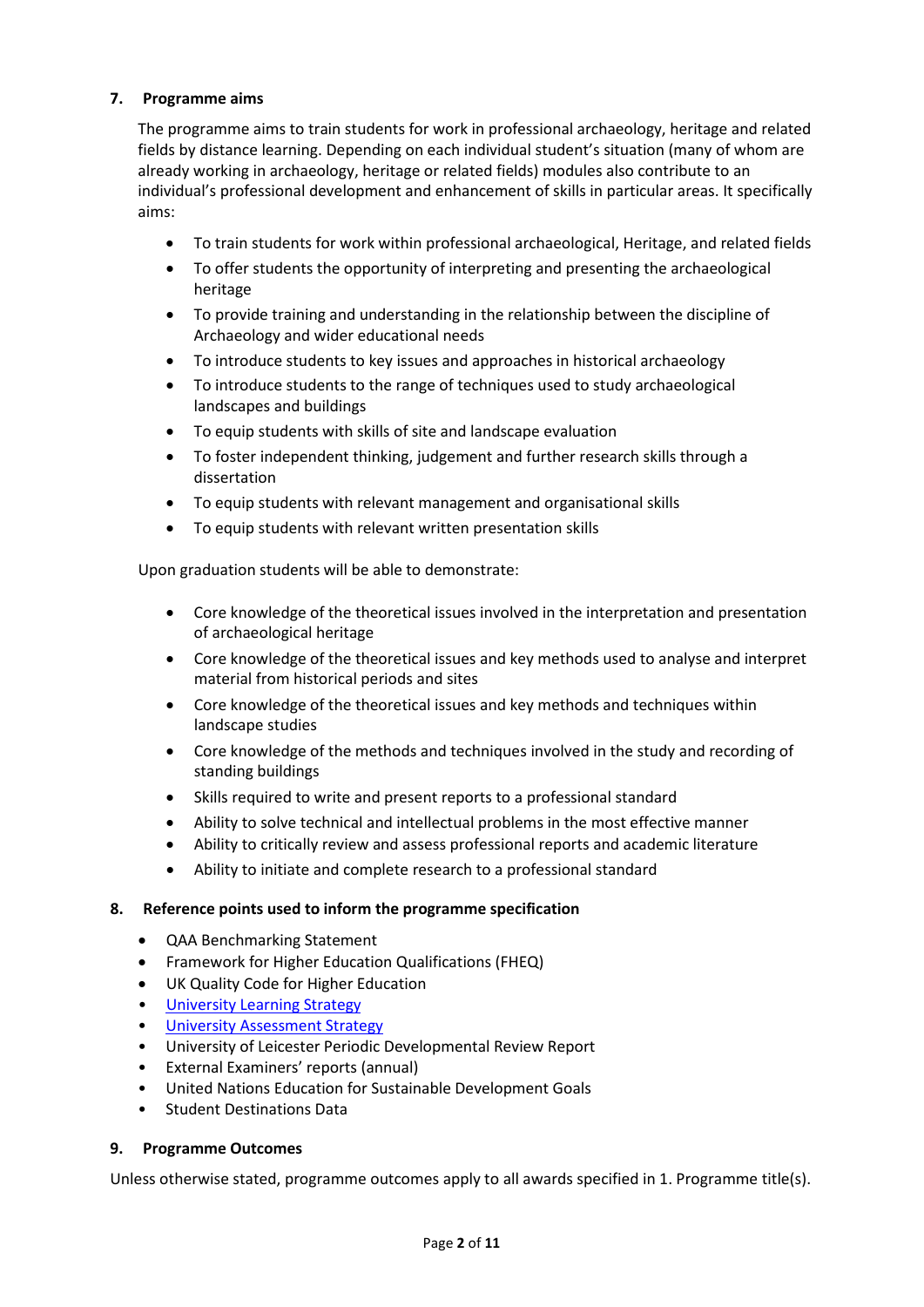# **Discipline specific knowledge and competencies**

### i) Knowledge

| <b>Intended Learning</b>                                                                                                                                                                                                                                                                                                                                                                                                                                                             | <b>Teaching and Learning Methods</b>                                             | <b>How Demonstrated?</b>                                          |
|--------------------------------------------------------------------------------------------------------------------------------------------------------------------------------------------------------------------------------------------------------------------------------------------------------------------------------------------------------------------------------------------------------------------------------------------------------------------------------------|----------------------------------------------------------------------------------|-------------------------------------------------------------------|
| <b>Outcomes</b>                                                                                                                                                                                                                                                                                                                                                                                                                                                                      |                                                                                  |                                                                   |
| Core knowledge of: theoretical<br>issues and key methods and<br>techniques within landscape<br>studies; the value and role of<br>Archaeology in Education and<br>its theory and practice;<br>methods and techniques<br>involved in the study and<br>recording of standing buildings;<br>theoretical issues involved in<br>the interpretation and<br>presentation of the<br>archaeological heritage;<br>theoretical issues and analytical<br>techniques in historical<br>archaeology. | Course workbooks, targeted<br>reading, independent project and<br>research work. | Essays, exercises, assignments,<br>project reports, dissertation. |

# ii) Concepts

| <b>Intended Learning</b><br><b>Outcomes</b>                                                                                                                                                                                                                        | <b>Teaching and Learning Methods</b>                                             | <b>How Demonstrated?</b>                                          |
|--------------------------------------------------------------------------------------------------------------------------------------------------------------------------------------------------------------------------------------------------------------------|----------------------------------------------------------------------------------|-------------------------------------------------------------------|
| Theories and methods of<br>thematic data collection,<br>recording, analysis and<br>publication; principles of<br>planning, presentation and<br>publication of professional<br>archaeological projects and<br>resources; links between<br>archaeology and heritage. | Course workbooks, targeted<br>reading, independent project and<br>research work. | Essays, exercises, assignments,<br>project reports, dissertation. |

### iii) Techniques

| <b>Intended Learning</b><br><b>Outcomes</b>                                                                                                                                                                                                                                                                         | <b>Teaching and Learning Methods</b>                                             | <b>How Demonstrated?</b>                                          |
|---------------------------------------------------------------------------------------------------------------------------------------------------------------------------------------------------------------------------------------------------------------------------------------------------------------------|----------------------------------------------------------------------------------|-------------------------------------------------------------------|
| Data analysis and presentation;<br>the study and recording of<br>standing buildings;<br>interpretation and presentation<br>of the archaeological heritage;<br>analytical approaches for<br>historical archaeology data;<br>research methods, writing,<br>presentation, communication,<br>IT and statistical skills. | Course workbooks, targeted<br>reading, independent project and<br>research work. | Essays, exercises, assignments,<br>project reports, dissertation. |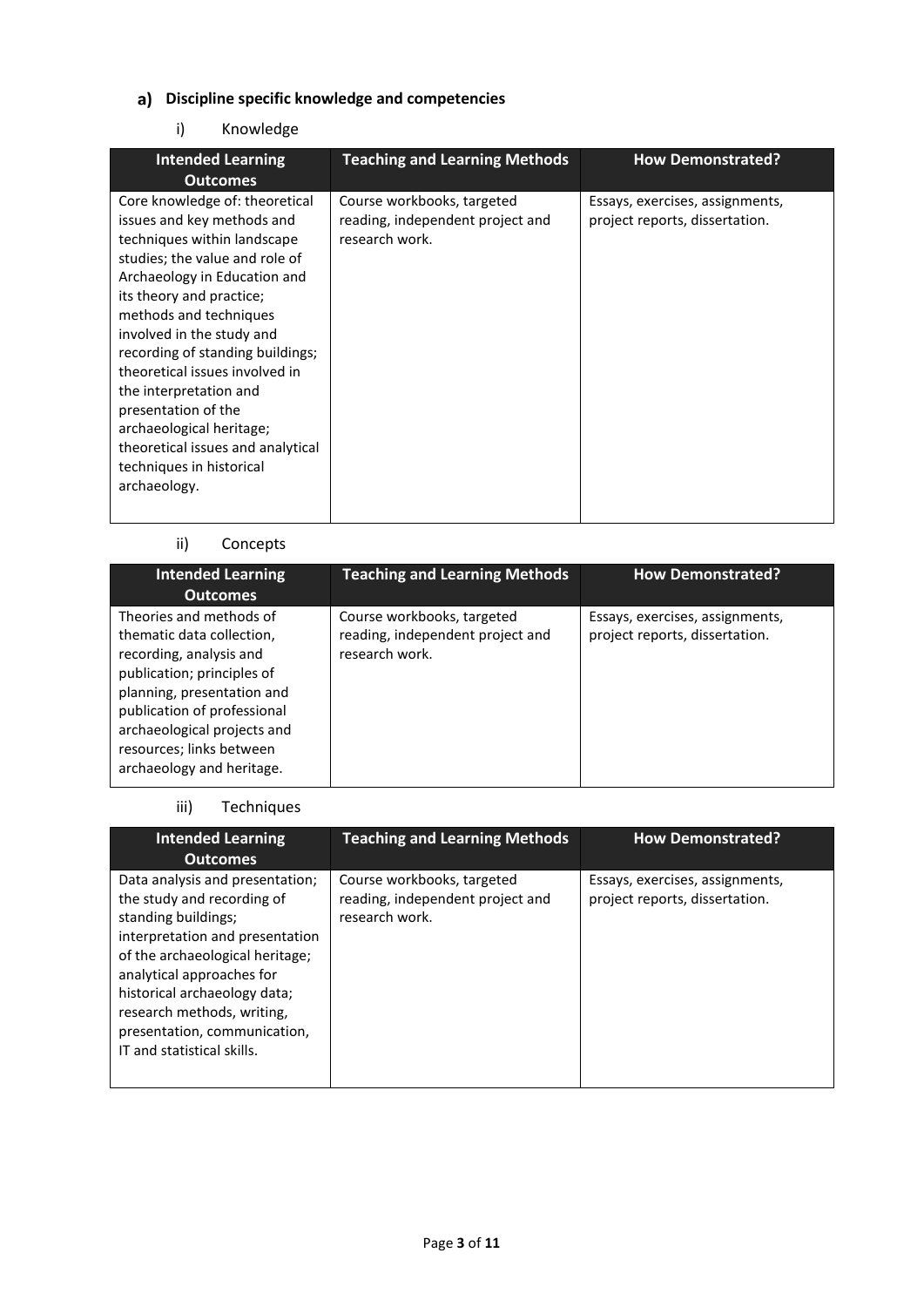# iv) Critical analysis

| <b>Intended Learning</b><br><b>Outcomes</b>                                                                                                                                    | <b>Teaching and Learning Methods</b>                                             | <b>How Demonstrated?</b>                                          |
|--------------------------------------------------------------------------------------------------------------------------------------------------------------------------------|----------------------------------------------------------------------------------|-------------------------------------------------------------------|
| Ability to apply understanding<br>of concepts and techniques to<br>new and existing bodies of data<br>and published material with<br>critical rigour and self-<br>reflexivity. | Course workbooks, targeted<br>reading, independent project and<br>research work. | Essays, exercises, assignments,<br>project reports, dissertation. |

### v) Presentation

| <b>Intended Learning</b><br><b>Outcomes</b>                                                                                                                                                                                                                            | <b>Teaching and Learning Methods</b>                                             | <b>How Demonstrated?</b>                                          |
|------------------------------------------------------------------------------------------------------------------------------------------------------------------------------------------------------------------------------------------------------------------------|----------------------------------------------------------------------------------|-------------------------------------------------------------------|
| Presentation of: data analysis<br>and project results to<br>professional standard; ability to<br>organise and structure research<br>material appropriately; ability<br>to write-up and deliver project<br>reports and academic material<br>to a professional standard. | Course workbooks, targeted<br>reading, independent project and<br>research work. | Essays, exercises, assignments,<br>project reports, dissertation. |

### vi) Appraisal of evidence

| <b>Intended Learning</b><br><b>Outcomes</b>                                                                                                                                                                                                                                                                                                                                        | <b>Teaching and Learning Methods</b>                                             | <b>How Demonstrated?</b>                                          |
|------------------------------------------------------------------------------------------------------------------------------------------------------------------------------------------------------------------------------------------------------------------------------------------------------------------------------------------------------------------------------------|----------------------------------------------------------------------------------|-------------------------------------------------------------------|
| Project design; ability to<br>appraise, synthesise and<br>prepare for publication a<br>variety of complex<br>archaeological and historical<br>material and textual data and<br>related conceptual issues;<br>ability to analyse and assess a<br>body of appropriate<br>archaeological data; ability to<br>carry out independent inquiry<br>at an advanced level<br>(dissertation). | Course workbooks, targeted<br>reading, independent project and<br>research work. | Essays, exercises, assignments,<br>project reports, dissertation. |

# **b)** Transferable skills

# i) Research skills

| <b>Intended Learning</b>                                                                                                                                                                                                                                         | <b>Teaching and Learning Methods</b>                                             | <b>How Demonstrated?</b>                                          |
|------------------------------------------------------------------------------------------------------------------------------------------------------------------------------------------------------------------------------------------------------------------|----------------------------------------------------------------------------------|-------------------------------------------------------------------|
| <b>Outcomes</b>                                                                                                                                                                                                                                                  |                                                                                  |                                                                   |
| Ability to: plan archaeological<br>projects; locate, organise and<br>analyse evidence; report on<br>findings; demonstrate data<br>analytical skills; analyse<br>complex ideas and competing<br>viewpoints; and construct<br>sophisticated critical<br>arguments. | Course workbooks, targeted<br>reading, independent project and<br>research work. | Essays, exercises, assignments,<br>project reports, dissertation. |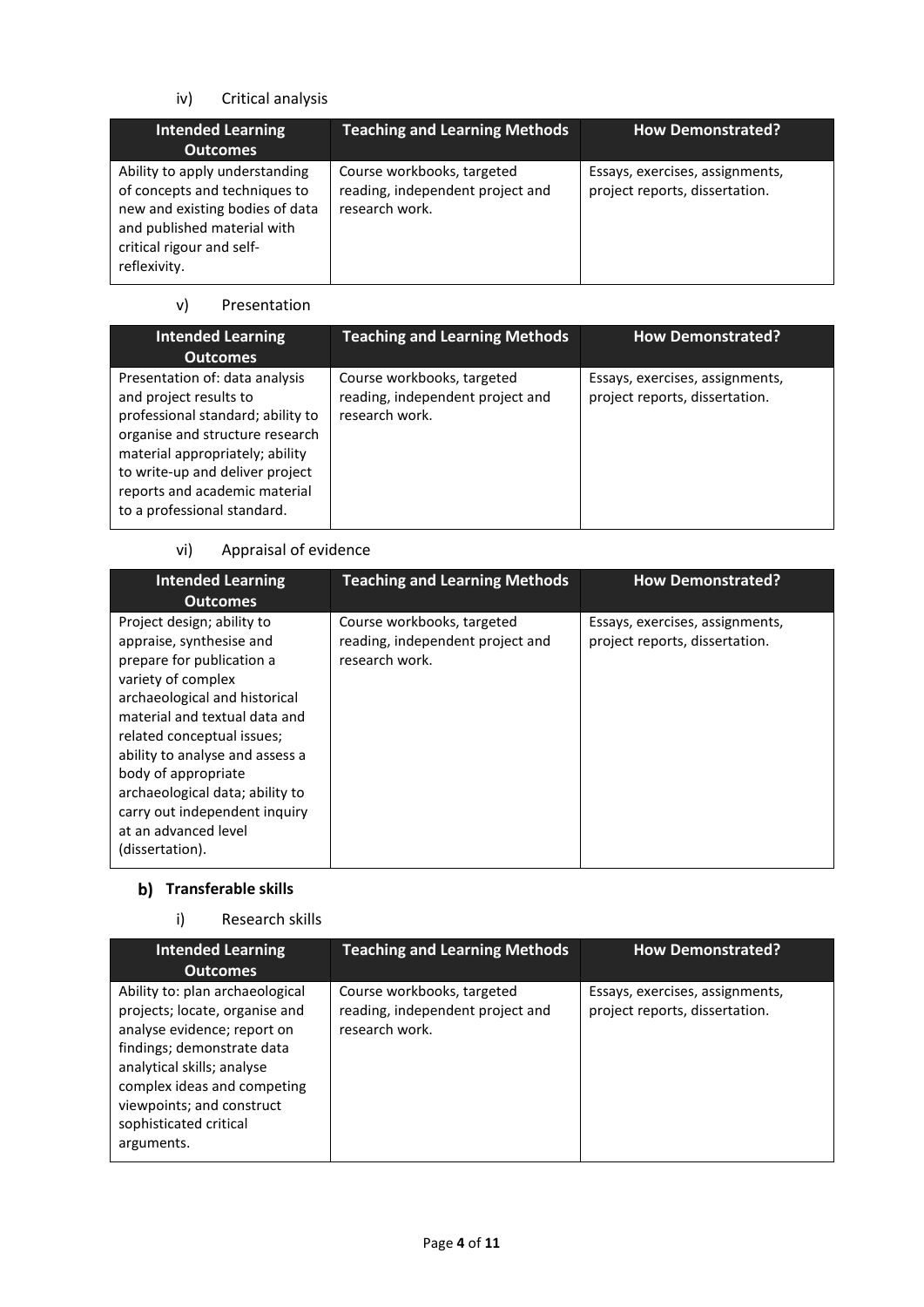### ii) Communication skills

| <b>Intended Learning</b><br><b>Outcomes</b>                                                                                                     | <b>Teaching and Learning Methods</b>                                                                                               | <b>How Demonstrated?</b>                                                                                                                   |
|-------------------------------------------------------------------------------------------------------------------------------------------------|------------------------------------------------------------------------------------------------------------------------------------|--------------------------------------------------------------------------------------------------------------------------------------------|
| Ability to: respond to (written)<br>questions; write clearly and<br>concisely; make effective use of<br>graphical and statistical<br>summaries. | Course workbooks, targeted<br>reading, independent project and<br>research work; assignment<br>feedback; dissertation supervision. | Assignments, exercises, dissertation;<br>contribution to email discussion lists;<br>contributions to dissertation<br>proposal discussions. |

#### iii) Data presentation

| <b>Intended Learning</b><br><b>Outcomes</b>                                                                                                                                                                                                                                            | <b>Teaching and Learning Methods</b>                                                       | <b>How Demonstrated?</b>              |
|----------------------------------------------------------------------------------------------------------------------------------------------------------------------------------------------------------------------------------------------------------------------------------------|--------------------------------------------------------------------------------------------|---------------------------------------|
| Ability to: present project<br>results clearly and effectively;<br>use appropriate IT resources; to<br>undertake basic statistical<br>summaries and analysis;<br>undertake qualitative analysis;<br>employ appropriate and<br>effective graphical<br>representations and<br>summaries. | Course handbook, targeted reading,<br>exercises, independent project and<br>research work. | Assignments, exercises, dissertation. |

# iv) Information technology

| <b>Intended Learning</b><br><b>Outcomes</b>                                                                                                                                                                                                                        | <b>Teaching and Learning Methods</b>                                                          | <b>How Demonstrated?</b>                                                                                                                                    |
|--------------------------------------------------------------------------------------------------------------------------------------------------------------------------------------------------------------------------------------------------------------------|-----------------------------------------------------------------------------------------------|-------------------------------------------------------------------------------------------------------------------------------------------------------------|
| Make critical use of digital<br>resources for conducting<br>academic research, assessing<br>these resources for utility and<br>reliability. Use online resources<br>provided by the School and the<br>University to communicate with<br>other students and tutors. | Research supervision; independent<br>research; forums and discussion<br>groups using the VLE. | Use of digital resources to produce<br>essays, other assignments (e.g.<br>reports) and dissertation; activity on<br>the relevant VLE sites and email lists. |
| Develop skills in key software<br>suites (office tools; graphics;<br>search tools).                                                                                                                                                                                | Research supervision; independent<br>research; forums and discussion<br>groups using the VLE. | Use of digital resources to produce<br>essays, other assignments (e.g.<br>reports) and dissertation; activity on<br>the relevant VLE sites and email lists. |

# v) Problem solving

| <b>Intended Learning</b><br><b>Outcomes</b>                                                                                                                                                                                                                          | <b>Teaching and Learning Methods</b>                                                      | <b>How Demonstrated?</b>                                                                                |
|----------------------------------------------------------------------------------------------------------------------------------------------------------------------------------------------------------------------------------------------------------------------|-------------------------------------------------------------------------------------------|---------------------------------------------------------------------------------------------------------|
| Independently approach<br>questions relating to<br>archaeological understanding of<br>the Heritage resource and<br>frameworks in place to facilitate<br>its management and analysis.<br>Critically select and apply<br>methods for addressing<br>research questions. | Problem-oriented exercises;<br>research supervision; feedback and<br>project supervision. | Essays, assessed and self-assessed<br>exercises, other assignments (e.g.<br>reports), and dissertation. |
| Critically select and analyse<br>primary material for addressing<br>research questions                                                                                                                                                                               | Problem-oriented exercises;<br>research supervision; feedback and<br>project supervision. | Essays, assessed and self-assessed<br>exercises, other assignments (e.g.<br>reports), and dissertation. |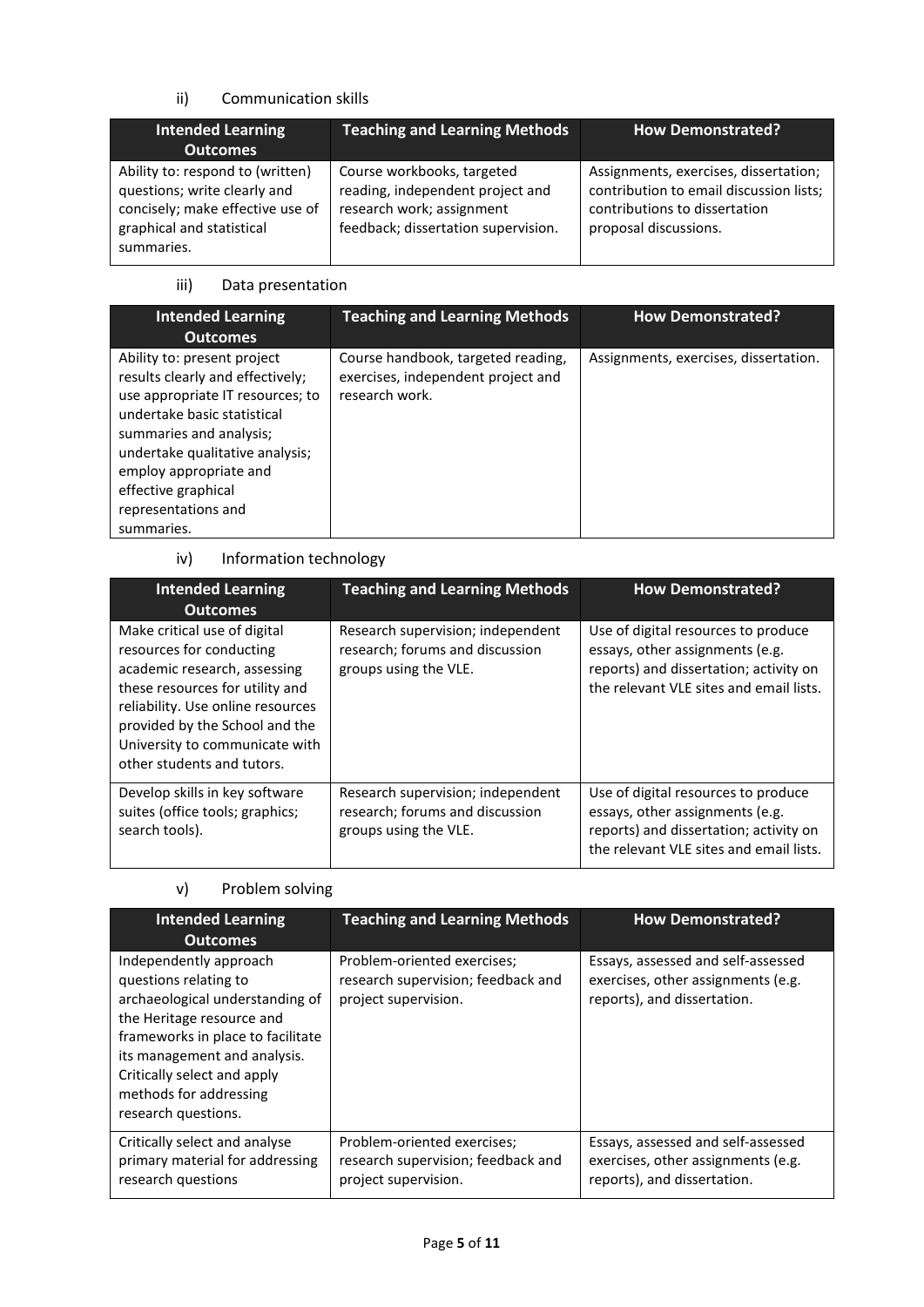### vi) Working relationships

| <b>Intended Learning</b><br><b>Outcomes</b>                                                                                                                                                                                                                                     | <b>Teaching and Learning Methods</b>                                                                                               | <b>How Demonstrated?</b>                                                                                                                                                           |
|---------------------------------------------------------------------------------------------------------------------------------------------------------------------------------------------------------------------------------------------------------------------------------|------------------------------------------------------------------------------------------------------------------------------------|------------------------------------------------------------------------------------------------------------------------------------------------------------------------------------|
| Know how to appropriately<br>draw on specialist knowledge;<br>time management; ability to<br>contribute to and comment on<br>ideas on email lists; working in<br>groups where required for data<br>production; working in<br>professional environment for<br>employed students. | Course workbooks, targeted<br>reading, independent project and<br>research work; assignment<br>feedback; dissertation supervision. | Meeting coursework deadlines for<br>assignments, exercises, and<br>dissertation; contribution to<br>email discussion lists; contributions<br>to dissertation proposal discussions. |

#### vii) Managing learning

| <b>Intended Learning</b>                                                                                                                                                                                      | <b>Teaching and Learning Methods</b>                                                                                               | <b>How Demonstrated?</b>                                                                                                                                                                               |
|---------------------------------------------------------------------------------------------------------------------------------------------------------------------------------------------------------------|------------------------------------------------------------------------------------------------------------------------------------|--------------------------------------------------------------------------------------------------------------------------------------------------------------------------------------------------------|
| <b>Outcomes</b>                                                                                                                                                                                               |                                                                                                                                    |                                                                                                                                                                                                        |
| Identifying credible research<br>projects; establishing an<br>effective research timetable;<br>managing information;<br>reflecting on and writing up<br>results. Developing specialised<br>analytical skills. | Course workbooks, targeted<br>reading, independent project and<br>research work; assignment<br>feedback; dissertation supervision. | Meeting coursework deadlines for<br>assignments, exercises, and<br>dissertation; demonstrating progress<br>in assignments through taught<br>Modules (4 for MA; 2 for Diploma)<br>and the dissertation. |

### viii) Career management

| <b>Intended Learning</b><br><b>Outcomes</b>                                                                                                  | <b>Teaching and Learning Methods</b>                                  | <b>How Demonstrated?</b>                                                                                                                                                                                                                                                               |
|----------------------------------------------------------------------------------------------------------------------------------------------|-----------------------------------------------------------------------|----------------------------------------------------------------------------------------------------------------------------------------------------------------------------------------------------------------------------------------------------------------------------------------|
| Ability to demonstrate the<br>above transferable skills;<br>independent research skills<br>appropriate for progress to<br>doctoral research. | Career advice resources provided by<br>the University and the School. | Award of the degree; discussion of<br>career prospects and future plans<br>with Programme Coordinator,<br>Postgraduate Tutor and other<br>academic mentors in the School; use<br>and completion of University-<br>supplied resources and courses;<br>discussions with Careers Service. |

### **10. Special features**

### **11. Indicators of programme quality**

This DL programme has been in place since 1997 and has commonly recruited up to c.40 parttime students per year. Many of our students apply after personal recommendation from existing or former students, and we would consider this as the best indicator of programme quality.

External examiners' reports on the quality of existing taught postgraduate provision have been uniformly supportive, albeit not without constructive commentary and suggestions for improvements. The following comments are taken directly from the external examiner's reports

*"There is little doubt that the DL programme ... at Leicester is a model. One of the best examples of good practice here is the set of learning materials provided to the Students by the Department"*

*"The students and instructors within the Distance Learning MA programme should be commended for enthusiastically engaging with such a broad spectrum of research subjects. This diversity ultimately enriches the students experience within the DL programme."*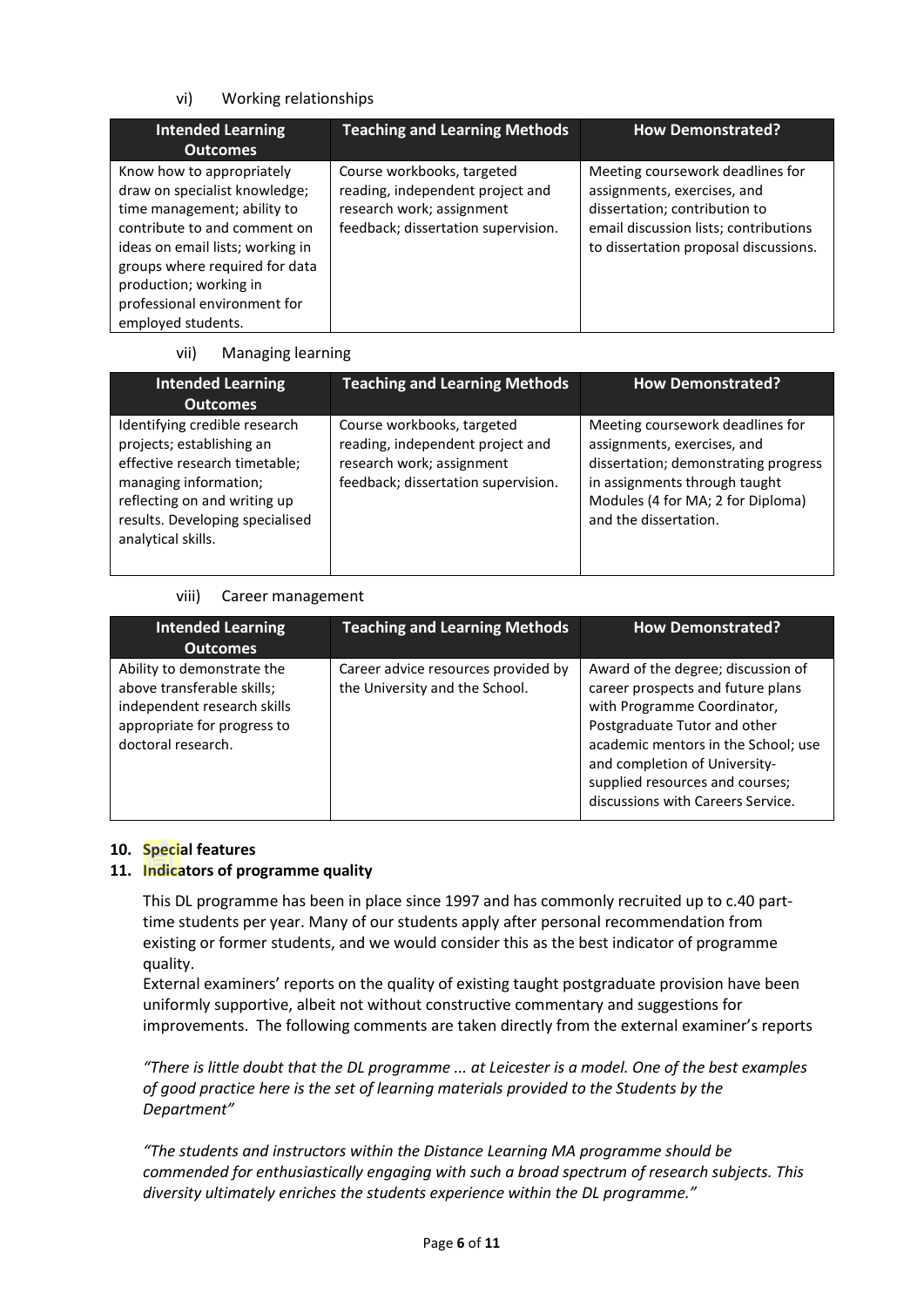*"I found the nature of feedback quite detailed and productive. Students benefitted from concrete suggestions for improvement, and assistance with the mechanics of writing and referencing."*

*"..excellent syllabus and structure of the taught modules…the commentary forms continue to offer an excellent mode of students feedback"*

*"excellent syllabus and structure of the taught modules and dissertation supervisions"*

In the 2014 Research Excellence Framework (REF), published in December 2014, 74% of our research activity, including 100% of our Research Environment, was classed as 'world-leading' or 'internationally excellent', placing us in the top half-dozen Archaeology departments in the UK. We rank 1st among UK Archaeology departments for the public impact of our research. We deliver undergraduate and master's teaching to the highest standards with National Student Survey feedback indicating outstanding student satisfaction. In the NSS returns for 2016 we scored 94% overall, with a 96% for staff enthusiasm and 98% for staff are good at explaining things.

### **12. Criteria for award and classification**

This programme follows the standard scheme of taught postgraduate award and classification set out i[n Senate Regulations](http://www.le.ac.uk/senate-regulations) – see the version of *Senate Regulation 6 governing taught postgraduate programmes of study* relevant to year of entry.

### **13. Progression points**

As defined i[n Senate Regulations](http://www.le.ac.uk/senate-regulation6) - refer to the version of *Senate Regulation 6 governing taught postgraduate programmes of study* relevant to year of entry.

In cases where a student has failed to meet a requirement to progress he or she will be required to withdraw from the course and a recommendation will be made to the Board of Examiners for an intermediate/exit award where appropriate.

### **14. Rules relating to re-sits or re-submissions**

As defined i[n Senate Regulations](http://www.le.ac.uk/senate-regulation6) - refer to the version of *Senate Regulation 6 governing taught postgraduate programmes of study* relevant to year of entry.

### **15. External Examiners reports**

The details of the External Examiner(s) for this programme and the most recent External Examiners' reports for this programme can be found at [exampapers@Leicester](https://exampapers.le.ac.uk/) [log-in required]

### **16. Additional features** (e.g. timetable for admissions)

Admissions are in October, February and June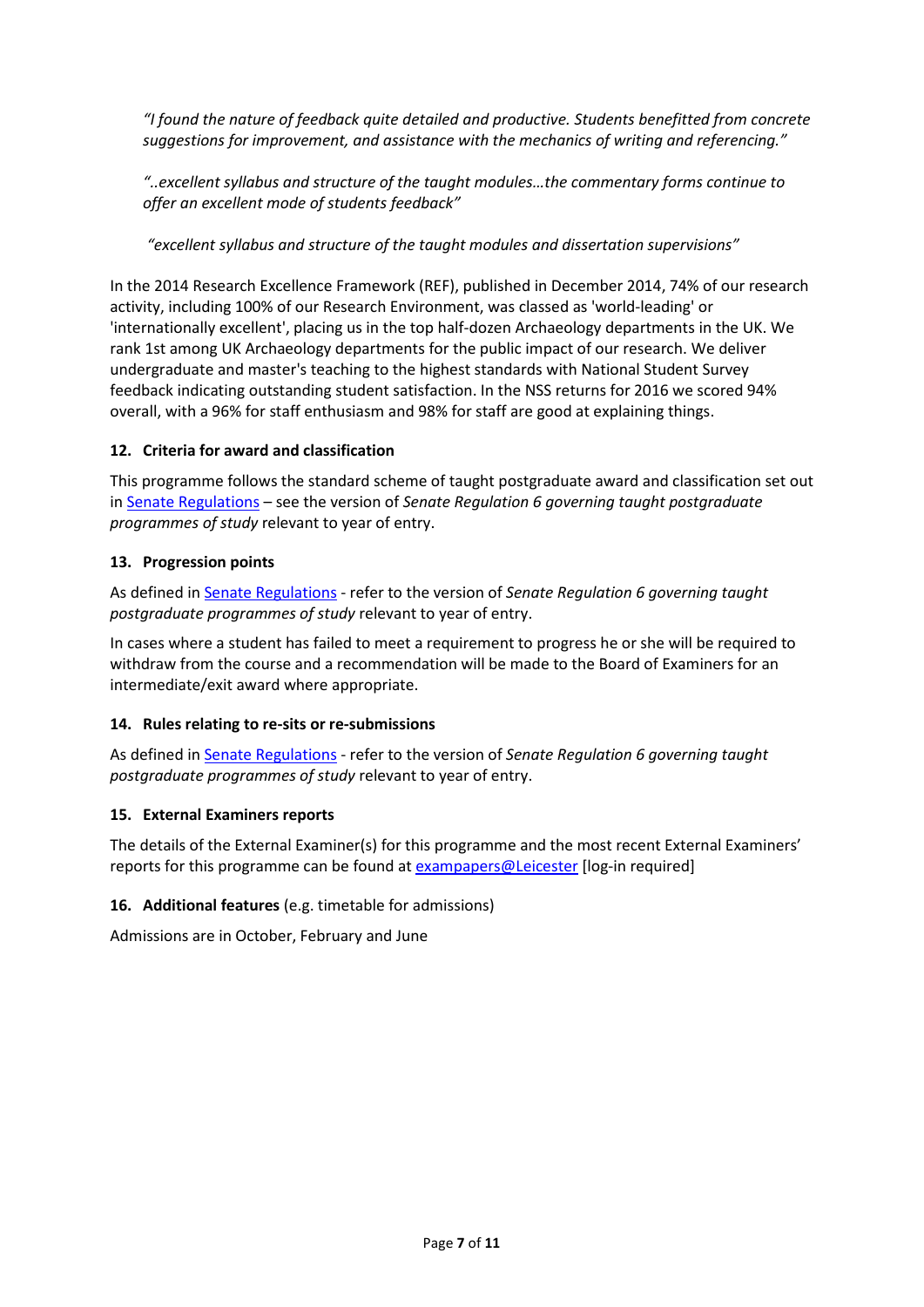

# **Programme Specification (Postgraduate) FOR ENTRY YEAR:** Choose an item.

**Date created:** Click or tap here to enter text. **Last amended:** 21/03/2022 **Version no.** Choose an item.

### **Appendix 1: Programme structure (programme regulations)**

The University regularly reviews its programmes and modules to ensure that they reflect the current status of the discipline and offer the best learning experience to students. On occasion, it may be necessary to alter particular aspects of a course or module.

#### **Updates to the programme**

| <b>Academic year affected</b> | <b>Module Code(s)</b>                       | Update                          |
|-------------------------------|---------------------------------------------|---------------------------------|
| 2022/23                       | AR7532 he Historical Archaeology of England | Study tour not running in 22/23 |

Masters/Postgraduate Diploma in Archaeology and Heritage

#### **Credit breakdown**

| <b>Status</b>        | <b>Year long</b> | Semester 1 | Semester 2 | <b>Other delivery</b><br>period |
|----------------------|------------------|------------|------------|---------------------------------|
| Core taught          | 60 credits       | n/a        | n/a        | n/a                             |
| Optional             | 60 credits       | n/a        | n/a        | n/a                             |
| Dissertation/project | 60 credits       | n/a        | n/a        | n/a                             |

Choose an item. credits in total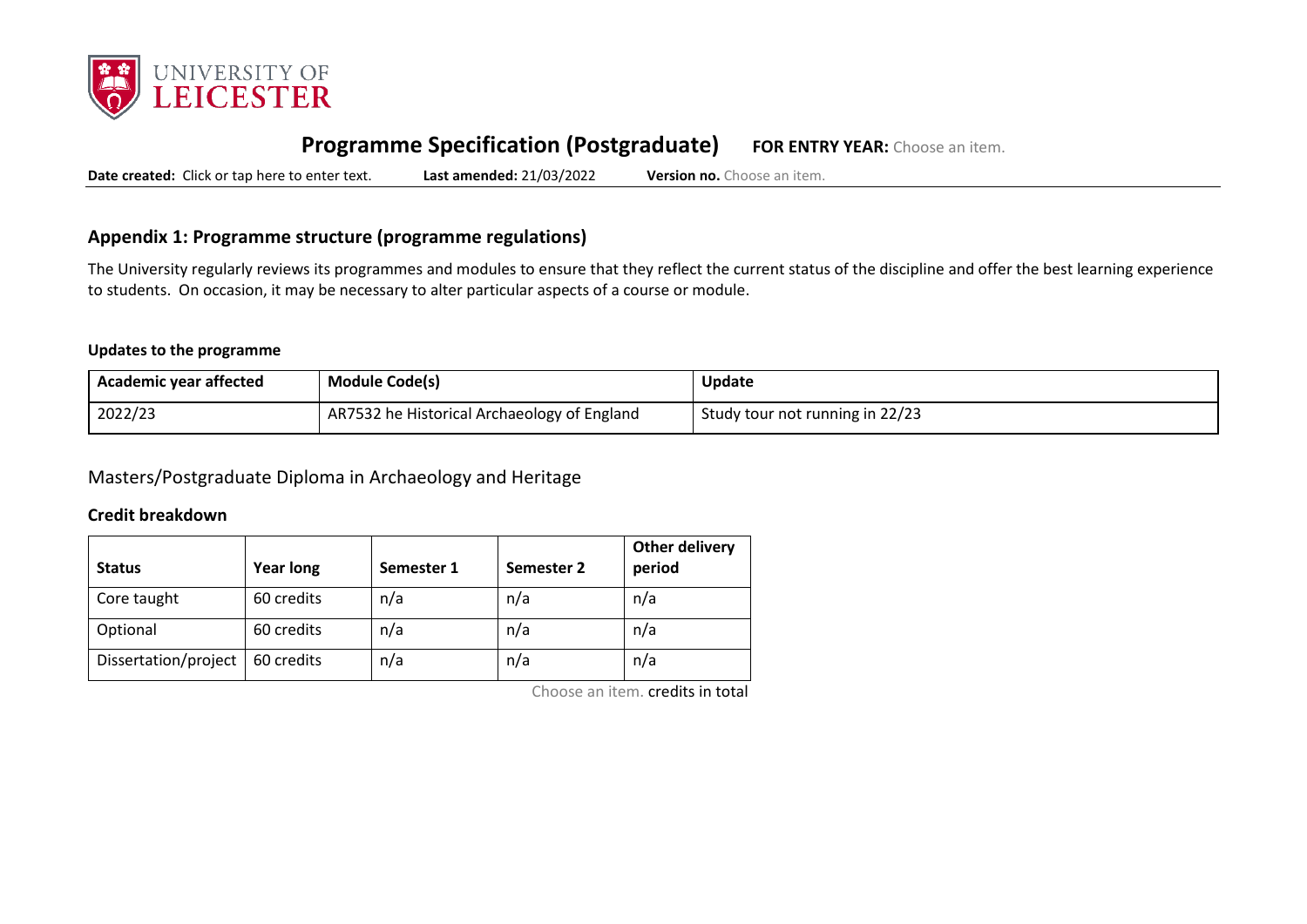#### **Level 7/Year 1 2022/23**

#### Core modules

| Delivery period | Code   | <b>Title</b>                                       | <b>Credits</b> |
|-----------------|--------|----------------------------------------------------|----------------|
| Choose an item. | AR7525 | Critical Approaches to the Archaeological Heritage | 30 credits     |
| Choose an item. | AR7530 | Doing Historical Archaeology*                      | 30 credits     |
| Choose an item. | AR7526 | Dissertation**                                     | 60 credits     |

#### **Notes**

\* Compulsory for candidates for the degree of Master of Arts.

\*\* Compulsory for students completing a Dissertation in Historical Archaeology, else optional

### Option modules

| Delivery period | Code   | Title                             | <b>Credits</b> |
|-----------------|--------|-----------------------------------|----------------|
| Choose an item. | AR7522 | Landscape Archaeology             | 30 credits     |
| Choose an item. | AR7524 | Archaeology of Standing Buildings | 30 credits     |
| Choose an item. | AR7533 | Archaeology and Education         | 30 credits     |

#### **Notes**

This is an indicative list of option modules and not definitive of what will be available. Option module choice is also subject to availability, timetabling, student number restrictions and, where appropriate, students having taken appropriate pre-requisite modules.

i. Candidates who accumulate 120 credits from the taught modules and satisfy the examiners in each of the modules will be awarded a Postgraduate Diploma.

ii. Candidates who accumulate 180 credits, satisfy the examiners in each of the modules and submit a satisfactory dissertation/project will be awarded a Masters degree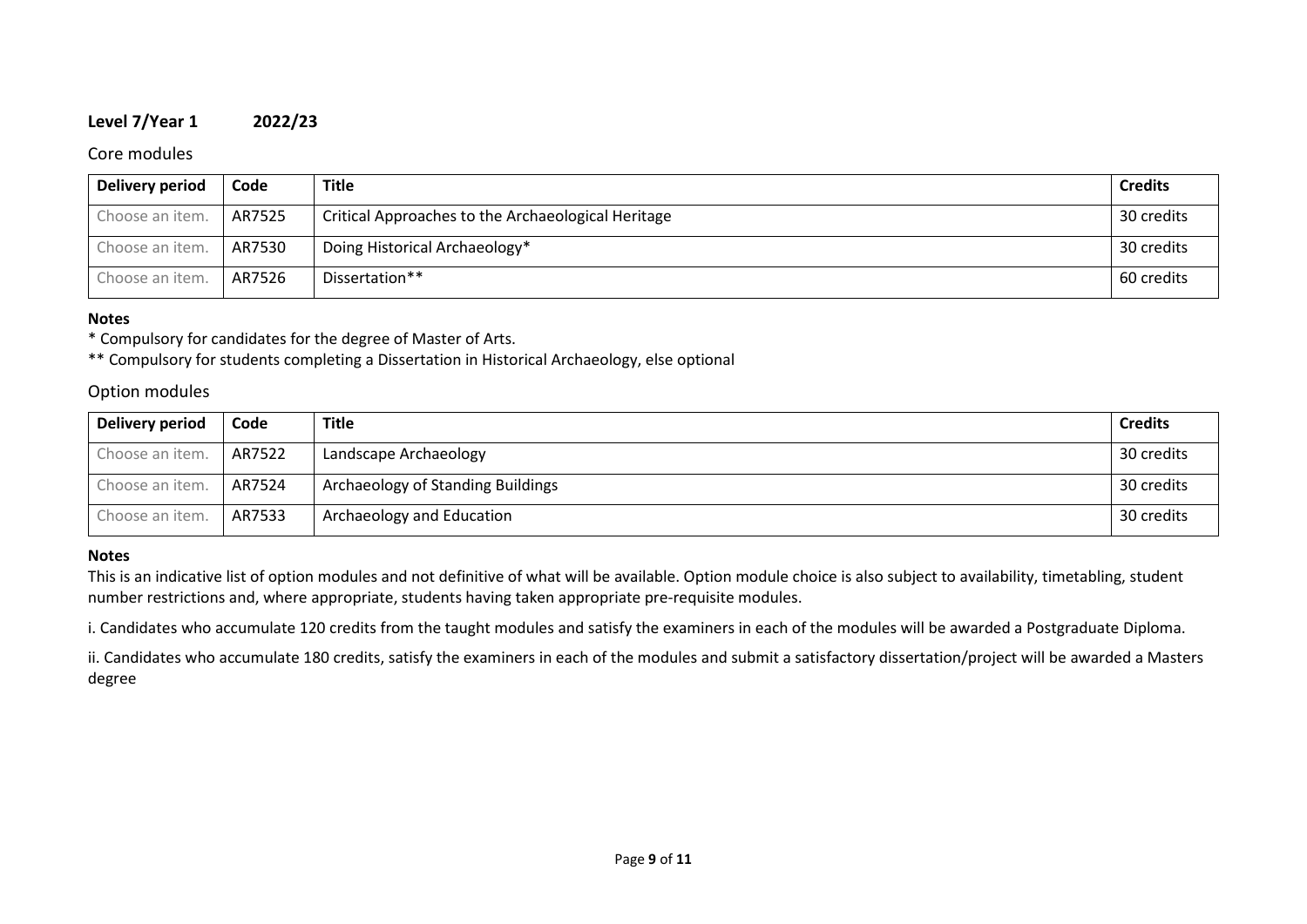# Postgraduate Certificate in Archaeology and Heritage

### **Credit breakdown**

| <b>Status</b>        | <b>Year long</b> | Semester 1 | Semester 2 | Other delivery<br>period |
|----------------------|------------------|------------|------------|--------------------------|
| Core taught          | n/a              | n/a        | n/a        | n/a                      |
| Optional             | 60 credits       | n/a        | n/a        | n/a                      |
| Dissertation/project | n/a              | n/a        | n/a        | n/a                      |

Choose an item. credits in total

## **Level 7/Year 1 2022/23**

### Option modules

| Delivery period | Code   | <b>Title</b>                                       | <b>Credits</b> |
|-----------------|--------|----------------------------------------------------|----------------|
| Choose an item. | AR7525 | Critical Approaches to the Archaeological Heritage | 30 credits     |
| Choose an item. | AR7530 | Doing Historical Archaeology                       | 30 credits     |
| Choose an item. | AR7527 | Mini-Dissertation                                  | 30 credits     |
| Choose an item. | AR7522 | Landscape Archaeology                              | 30 credits     |
| Choose an item. | AR7533 | Archaeology and Education                          | 30 credits     |
| Choose an item. | AR7524 | Archaeology of Standing Buildings                  | 30 credits     |

#### **Notes**

This is an indicative list of option modules and not definitive of what will be available. Option module choice is also subject to availability, timetabling, student number restrictions and, where appropriate, students having taken appropriate pre-requisite modules.

#### Qualifications Awarded:

- i. Candidates who have completed two taught modules are awarded a Postgraduate Certificate in Archaeology & Heritage.
- ii. Candidates who complete AR7522 and a short dissertation AR7527 are awarded a Postgraduate Certificate in Landscape Archaeology;